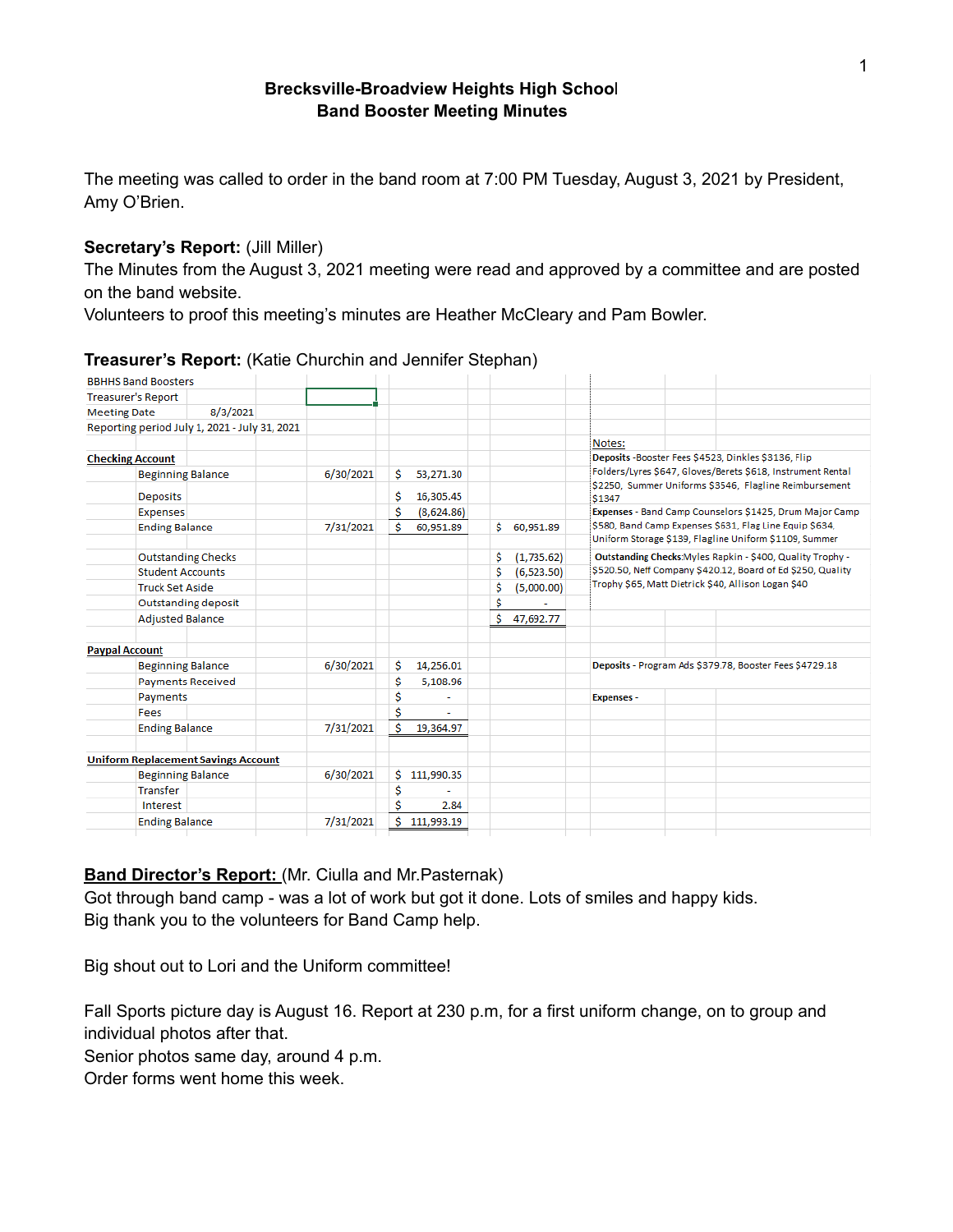Indians game August 21. Most are going, about 500 tickets sold. Tickets will be sent home soon. Cedar Point did not work out, they were still working under restrictive covid rules/regulations.

Disney. Foundation is set, just need BOE approvals. Tentative dates March 25-March 30. Show day confirmed March 27. Cost is traditionally \$1k - \$1,300 - many factors still unknown. Cost for this trip not known. Great Day tours is used, same one used for DC trip. More info to come following BOE request for approval.

Meet the Band scheduled for August 18.

5th grade has a band meeting at the Middle school and will come down to see the Marching Band when it's over.

Practice is at 6. Show starts approximately 830 p.m. It is open to family.

Wear summer uniform for both meet the band and Indians game.

Question about stadium set up - Answer is athletic department is in charge of that and there are no known covid related restrictions yet.

## **Program Committee Reports:** (Laura Mroczka)

Chaperones: ( Pam Johnson)

- Pam is away games.
- Melissa is home games.

Question to Mr. C about how many chaperones are needed on the bus.

Answer is to stick with what was done before, will need approx. 15 total (2 per bus)

Chaperones for away arrive at call time and stay until dismissal. They help with equipment, attendance, bathroom escorts, and other "just in case" events.

Chaperones for home arrive at 4:45, last minute help is always OK. They help with plumes, hats, gloves, water, etc.

10 are already committed for Indians game - thank you.

Those who turned in sign up papers will get first preference. Rest will get filled in via Sign Up Genius.

### Hospitality/Game Snacks: (Dina Packard)

Will connect with Zumwalts.

Need cups, traditionally 12 oz but will take anything available.

Proposal: collect money for cups etc. but it is decided donations are easier to manage.

Send donations with your student to school, practice, etc.

PSO: (Michelle Banks) Not present, no notes today.

Publicity: (Ingrid Sprague)

Ingrid and Mr. P cover all the social media outlets.

Parents can send photos to them but there is no guarantee they'll get posted.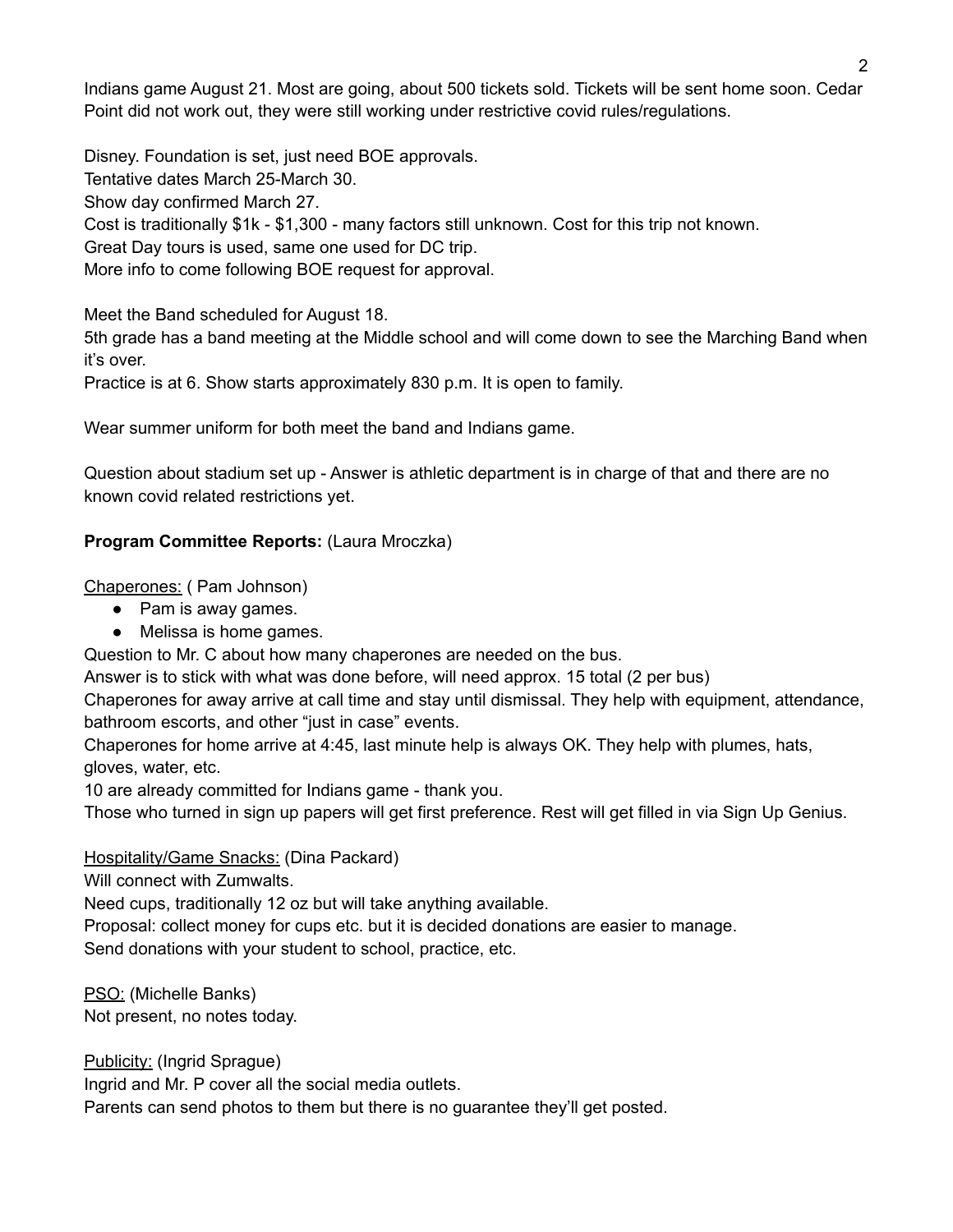Senior Night: (Stacy Fening)

October 22 - reception just for seniors and parents before the game

Committee will collect info about the student - ordering the flowers - collecting pot luck stuff

Swarm Board and Decorations: (April Thornton)

Lisa Trout is ready to pass the torch - has supplies etc

Swarm board sign up is releasing Sunday

Flagline does 2, one is only for seniors - other one is recruiting related

Changes every 2 weeks, it's easy to team up with the person before/after and share supplies Nikki Whitehead offers to help get sign ups.

Uniforms: (Lori Reagan)

BIG thanks to everyone who helped out on Uniform Fitting Nights. Everyone is fit except 2, one is out of country and one is out injured.

Shoes came in today, 120 to sort and distribute. If kids outgrow these, they can always try to find a used pair to replace. Same is true for the red summer uniform polo.

Uniform committee stayed on from last year because of covid year - they are now actively recruiting and training new members. Please let us know if you are interested!

Lori is always on call during performances.

Raincoats will be fit and assigned during Fall Sports Picture day. They are to stay at the school this year.

Don't forget: for all uniform dress days shoes, all black tall socks and white gloves + black band shirt for underneath, athletic shorts or tights work best. The idea is if the coat comes off they are all still in matching shirts. Hair must be tied up with a black tie and under the hat for both boys and girls. Summer uniform: tennis shoes are fine with a neutral sock.

Summer Uniforms: (Laura Mroczka) See above.

Yard Signs: (Melinda Torres) n/a

Beebucks = student accounts Citrus Sale is the way to fundraise for self, most use it for Disney. IRS requires a small % for band but rest the student can use. Can also be used for specific band fees.

Band Alumni - Mr. Still Is a work in progress. If anyone has any suggestions, please let him know. There may be an alumni list somewhere? Endowment listing is naturally alumni

Covid chair is open

Drumline rep is open - connect with Mr. V if interested